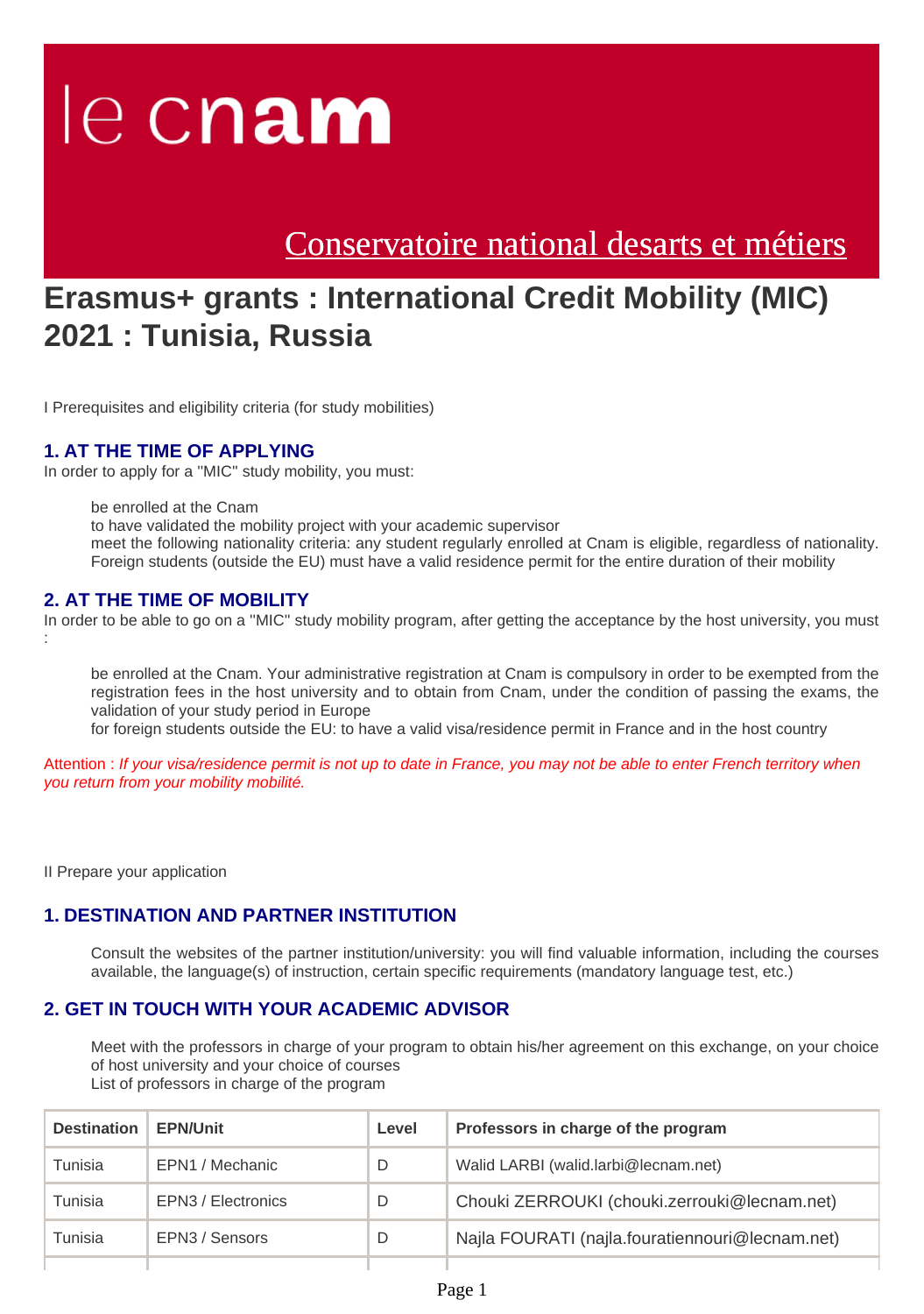| Tunisia | EPN3 / Telecoms                    | M <sub>2</sub>          | <b>TBA</b>                                                 |
|---------|------------------------------------|-------------------------|------------------------------------------------------------|
| Tunisia | EPN13 / Ergonomics                 | M <sub>2</sub>          | <b>Hakim BENCHEKROUN</b><br>(hakim.benchekroun@lecnam.net) |
| Tunisia | EPN16/HRM                          | M <sub>2</sub>          | Antoine PENNAFORTE<br>(antoine.pennaforte@lecnam.net)      |
| Russia  | FOAP / Languages,<br>intercultural | M <sub>2</sub> and<br>D | Elsa CHACHKINE (elsa.chachkine@lecnam.net)                 |
| Russia  | EPN3 / Electrical<br>engineering   | M <sub>2</sub> and<br>D | Clément MAYET (clement.mayet@lecnam.net)                   |
| Russia  | CEDRIC / Data mining               | M <sub>2</sub> and<br>D | Vincent AUDIGIER (vincent.audigier@lecnam.net)             |
| Russia  | CEDRIC / Data mining               | M <sub>2</sub> and<br>D | Ndeye NIANG-KEITA (n-deye.niang_keita@cnam.fr)             |

III Application procedure

#### **1. APPLICATION**

Make an appointment with the person in charge of your study program Clearly present your motivation for the mobility and your study project Prepare a completed letter of motivation in which you explain your choice of university and indicate the courses you have selected. This document must be signed by the professor in charge of related study program (electronic signatures are accepted)

#### **2. SUPPORTING DOCUMENTS**

Attach all the supporting documents requested. Please provide them in the required format (jpg or pdf). The list of all supporting documents to be attached to your application is as follows:

copy of the certificate of enrolment for the current year at Cnam copy of identity card or passport (valid) for students from outside the EU: copy of visa or residence permit (valid) an ID photo copy of the last transcript a CV a bank identification document (RIB) a copy of your health insurance card

#### **3. FINANCIAL ASSISTANCE**

Apply for mobility assistance

Incomplete application file cannot be submitted and therefore cannot be processed.

IV Calendar

#### **APPLICATION DEADLINES**

For a mobility in the 1st semester  $(S1 = from September to February)$ : June 30th For a mobility in the 2nd semester (S2 = from March to August) : November 30th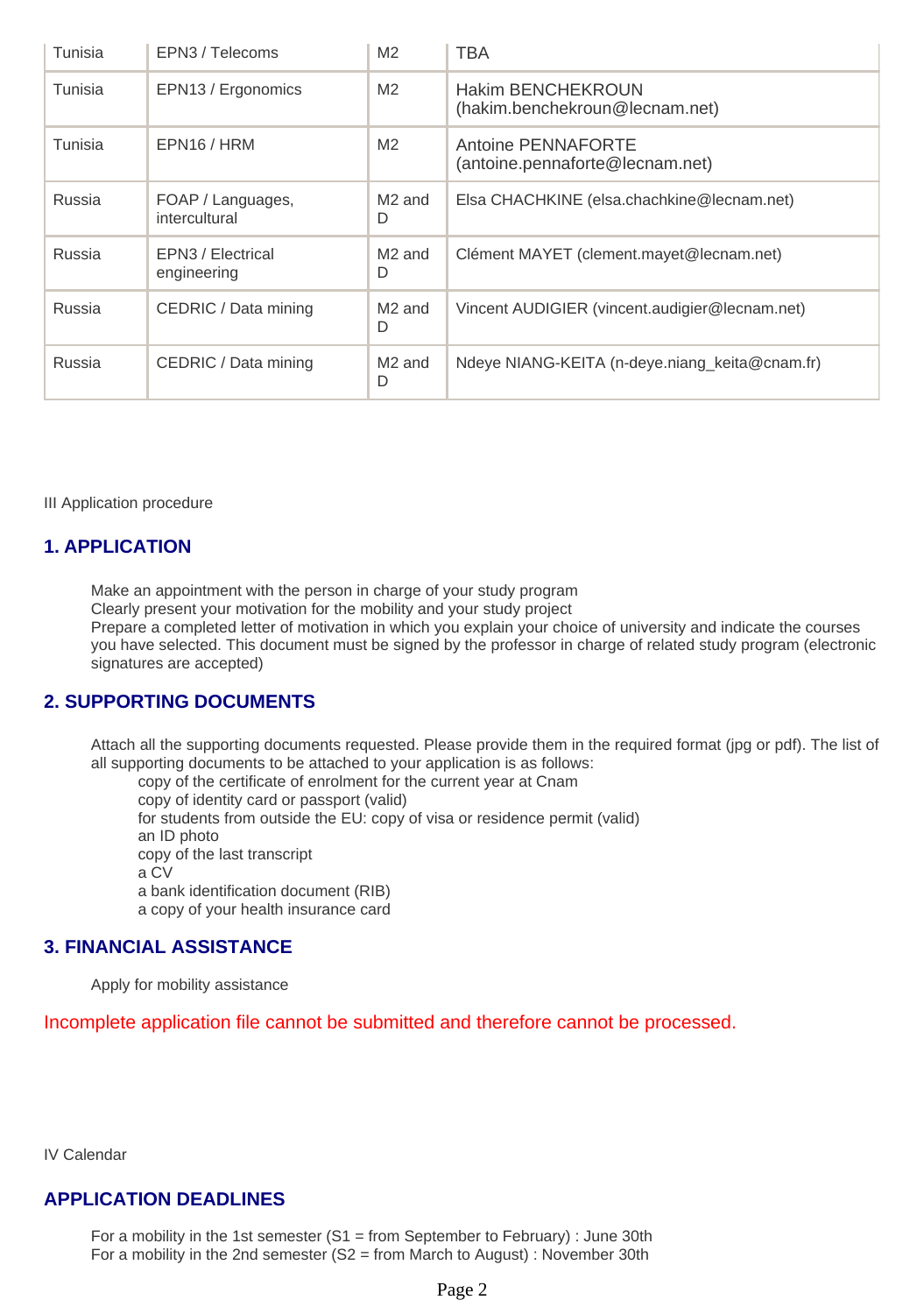V Criteria

Not all destinations are open to everyone. Check out which disciplines are open in each partner country.

The joint steering committee (CMP), which includes the pedagogical and administrative heads of the two universities, selects the applications in consultation with the professors responsible for the programs on the basis of the following criteria:

Students' academic results Language skills Students' educational project Previous participation in the Erasmus+ program

VI After the selection **You have been selected for a MIC? Here are the steps to follow : 1. DDEI SENDS YOU THE SELECTION NOTIFICATION**

You must draw up the mobility contract and send it back to the DDEI by e-mail, finalized and imperatively get it signed by the professor in charge of your program

Any mobility contract submitted without the signature of the responsible professor will be refused and will lead to the cancellation of the student's application

#### **2. APPLY FOR YOUR VISA**

If you have any questions, please contact the host university (see contact list below) or write to us at: international@lecnam.net

| <b>Country of</b><br>destination | <b>Host</b><br>university                                 | Visa/accommodation/other info                                                                                                                             |  |
|----------------------------------|-----------------------------------------------------------|-----------------------------------------------------------------------------------------------------------------------------------------------------------|--|
| Tunisia                          | E10187884<br>University of<br><b>Sfax</b>                 | <b>Head of International Relations Office</b><br>Erasmus+ & H2020 point contact : GHORBEL Fatma<br>fatma.ghorbel@usf.tn                                   |  |
| Tunisia                          | E10089170<br>University of<br>Monastir                    | Mme Saoussen HAZALLAH BIZID<br>Head of the Network Projects Unit,<br>Université of Monastir<br>saoussenharzallahbizid@gmail.com                           |  |
| Tunisia                          | E10191726<br>University of<br>Carthage                    | International Relations Office<br>Tel: (+ 216) 71 745 515<br>E-mail: tahar.jallouli@gmail.com                                                             |  |
| Russia                           | <b>Tomsk</b><br>Polytechnic<br><b>University</b><br>(TPU) | International Student Department,<br>Office 333 (room 1), 30 Lenin Ave., 634050, Tomsk, Russia,<br>Tel.: +7 (3822) 60 64 26<br>E-mail: aastepanova@tpu.ru |  |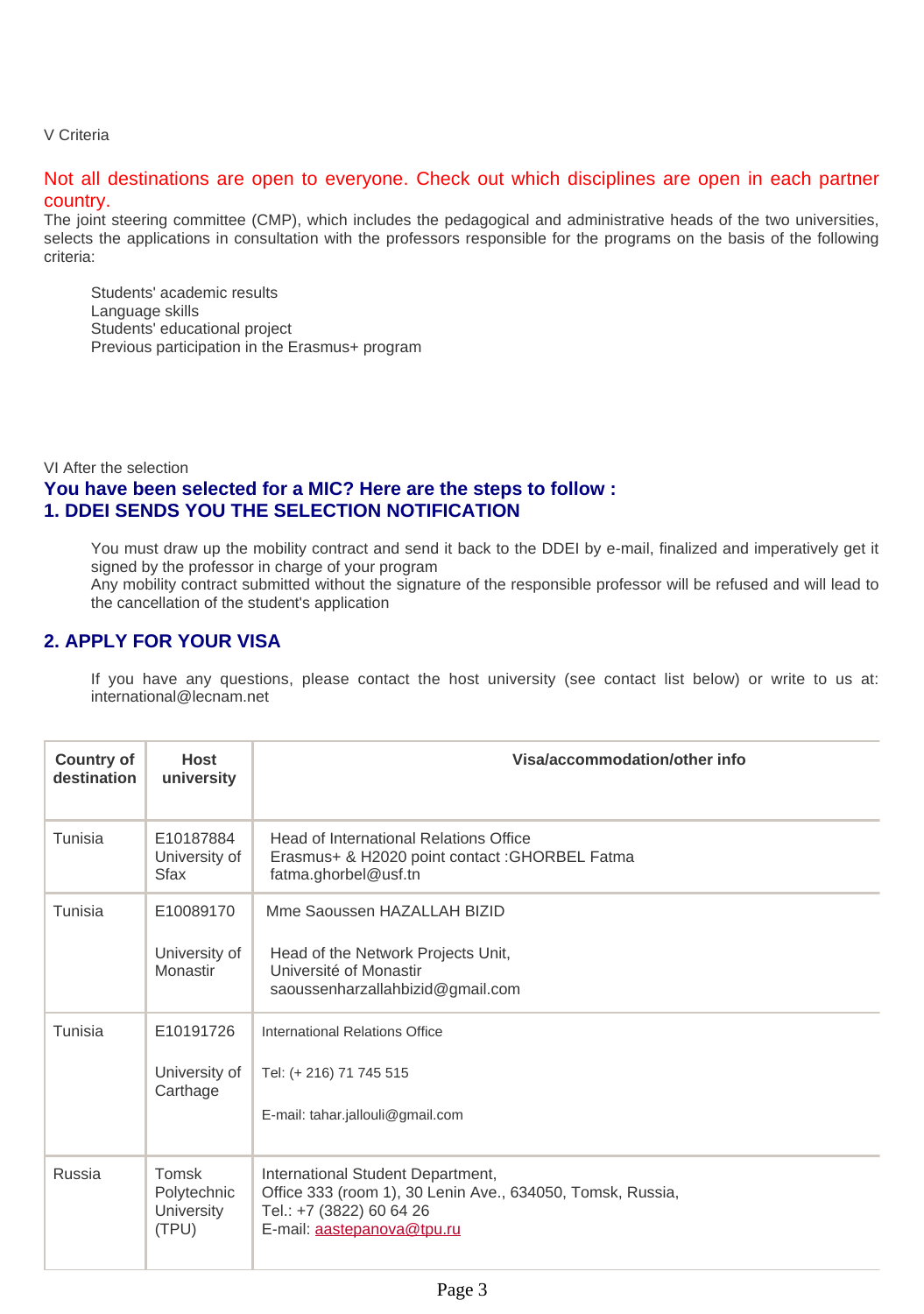| Russia | <b>Novossibirsk</b><br>State<br>University<br>(NSU) | Visa:<br>Tatiana Zakovryashina, Ekaterina Sotova<br>E-mail: tatiana@admin.nsu.ru<br>Tel. +7 (383) 363-42-92<br>https://english.nsu.ru/admission/new-students/visa-during-your-studies-renewal-tr<br>Insurance:<br>Kufina Viktoria<br>Novoselova Elena<br>E-mail: issc_elena@nsu.ru<br>Tel. +7 (383) 363-43-56<br>https://english.nsu.ru/admission/new-students/healthcare-medical-insurance/?sph<br>Housing:<br>International Student Recruitment Office<br>interstudy@lab.nsu.ru<br>Yana Antonova recruitment.nsu@gmail.com<br>https://english.nsu.ru/admission/new-students/further-support/ |
|--------|-----------------------------------------------------|------------------------------------------------------------------------------------------------------------------------------------------------------------------------------------------------------------------------------------------------------------------------------------------------------------------------------------------------------------------------------------------------------------------------------------------------------------------------------------------------------------------------------------------------------------------------------------------------|
| Russia | <b>Tomsk State</b><br>University<br>(TSU)           | sharypinapolina@gmail.com<br>+7 3822 526 359<br>http://studentcenter.tsu.ru/?language=en                                                                                                                                                                                                                                                                                                                                                                                                                                                                                                       |

## **3. YOU RECEIVE YOUR VISA AND ARE READY TO GO**

Go to the DDEI to sign and collect your mobility contract You will have to buy the tickets yourself Scan and send us the scans of your airline tickets and boarding passes as proofs of your mobilty

### **4. YOU HAVE JUST ARRIVED**

Have the host university fill out the certificate of arrival and send it by e-mail to the DDEI within 15 days of your arrival. The first part of your aid (70%) will then be paid.

Any certificate not submitted within the deadline will automatically result in a delay in the payment of the finalcial aid.

#### **5. DURING YOUR MOBILITY**

If modifications in your study program are necessary: fill in the "pedagogical contract" and have it validated by your professor in charge at Cnam and by the professor in charge at the host university Send the document by e-mail to the DDEI

#### **6. A FEW DAYS BEFORE YOUR RETURN**

Have the certificate of attendance filled in by the host university and send it by e-mail to the DDEI at least 5 days before the end of your stay

Fill in the end of stay report which will be sent to you by e-mail on the last day of your mobility. The second part of your aid (30%) will then be attributed

Any certificate not submitted within the deadline will automatically result in a delay in the payment of the financial aid.

#### **7. ON YOUR RETURN**

Give your professor in charge the original and the DDEI the copy of the transcript of records provided by the host university.

You have to hand in the end of mobility report 10 days after the end of the mobility at the latest. For the staff, the deadline is 30 days after the end of the mobility.

All forms must be submitted electronically to DDEI at : rossana.silvagni@lecnam.net If you have any questions, write to us at international@lecnam.net.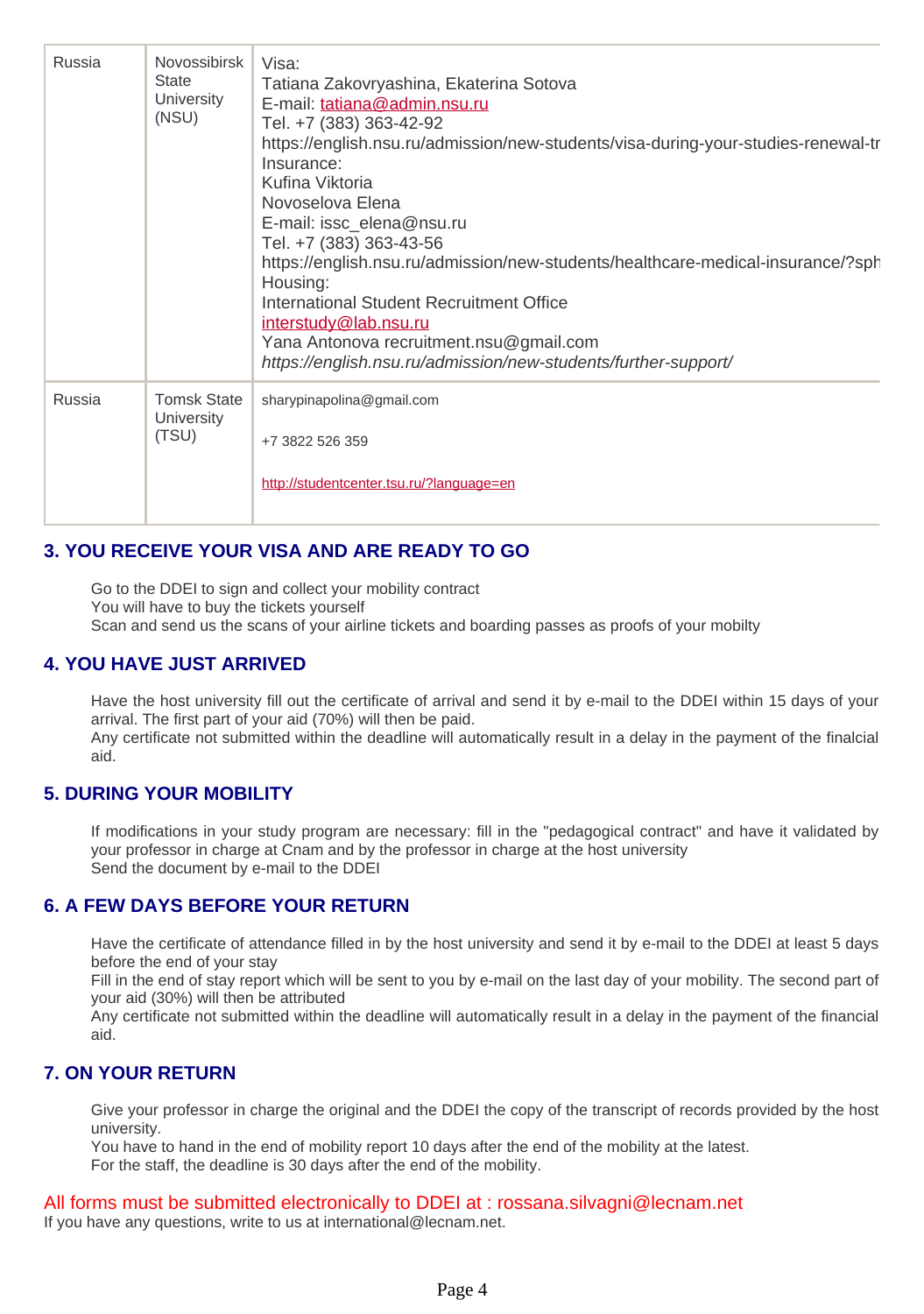#### **HOUSING**

Accommodation conditions vary depending on the host university: university residences, shared apartments and sometimes accommodation to be found by oneself. If you have any questions, write us at: international@lecnam.net

#### **ERASMUS+ STUDENT CHARTER**

The Erasmus+ student charter details your rights and obligations and informs you of what you are entitled to expect from your home and host institutions at each stage of your Erasmus+ experience.

#### **Download KIT Erasmus+ (mobility contract)**

- **[KIT for student mobility KA107](https://www.cnam.eu/medias/fichier/kit-de-mobilite-detudes-ka107-2020_1620826842314-docx?ID_FICHE=1222106&INLINE=FALSE)**
- [KIT for internship mobility KA107](https://www.cnam.eu/medias/fichier/kit-de-mobilite-de-stage-ka107-2020_1620827089102-docx?ID_FICHE=1222106&INLINE=FALSE)
- [KIT for mixed mobility KA107](https://www.cnam.eu/medias/fichier/kit-de-mobilite-combinee-ka107-2020_1620827173579-docx?ID_FICHE=1222106&INLINE=FALSE)
- [KIT for teaching mobility KA107](https://www.cnam.eu/medias/fichier/kit-de-mobilite-denseignement-ka107-2020_1620827276765-docx?ID_FICHE=1222106&INLINE=FALSE)
- [KIT for training mobility KA107](https://www.cnam.eu/medias/fichier/kit-de-mobilite-de-formation-ka107-2020_1620826604834-docx?ID_FICHE=1222106&INLINE=FALSE)
- **[Arrival certificate Model](https://www.cnam.eu/medias/fichier/210512-attestation-arrivee-etudiants-sortants-mic-21-22_1620832816480-docx?ID_FICHE=1222106&INLINE=FALSE)**
- [Attendance certificate Model](https://www.cnam.eu/medias/fichier/210512-attestation-de-presence-etudiants-sortants_1620832834854-doc?ID_FICHE=1222106&INLINE=FALSE)

# **Contacts**

**Rossana Silvagni** DDEI rossana.silvagni@lecnam.net